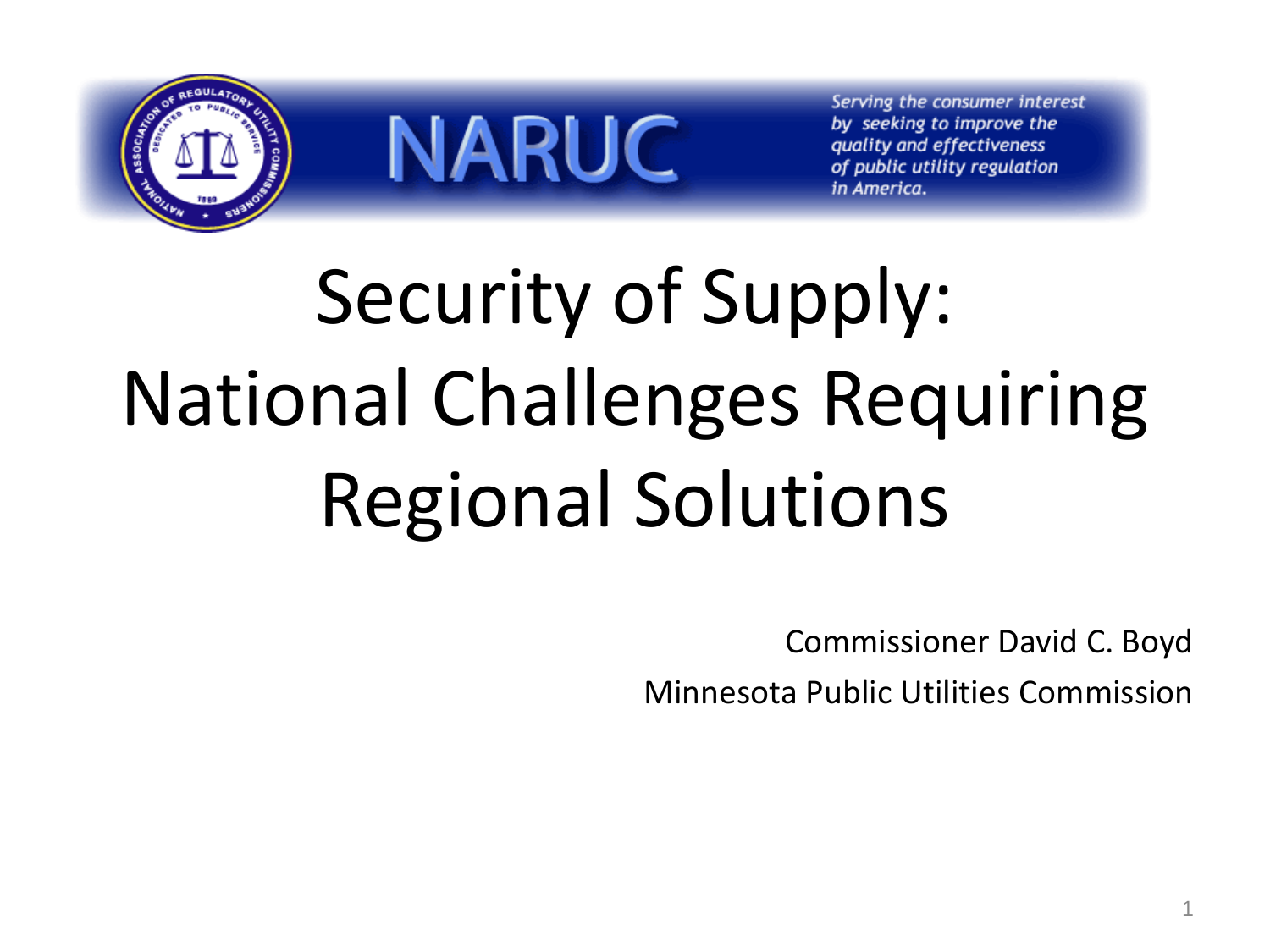

# Regulatory Structure

- Electric utilities in the U.S. are regulated at both state and federal levels: the Federal Energy Regulatory Commission (FERC) regulates wholesale sales and interstate transmission services and States regulate everything else (especially retail rates and distribution-level reliability)
- Two regulatory models exist:
	- Economic (Traditional) Regulation
	- Organized or restructured Markets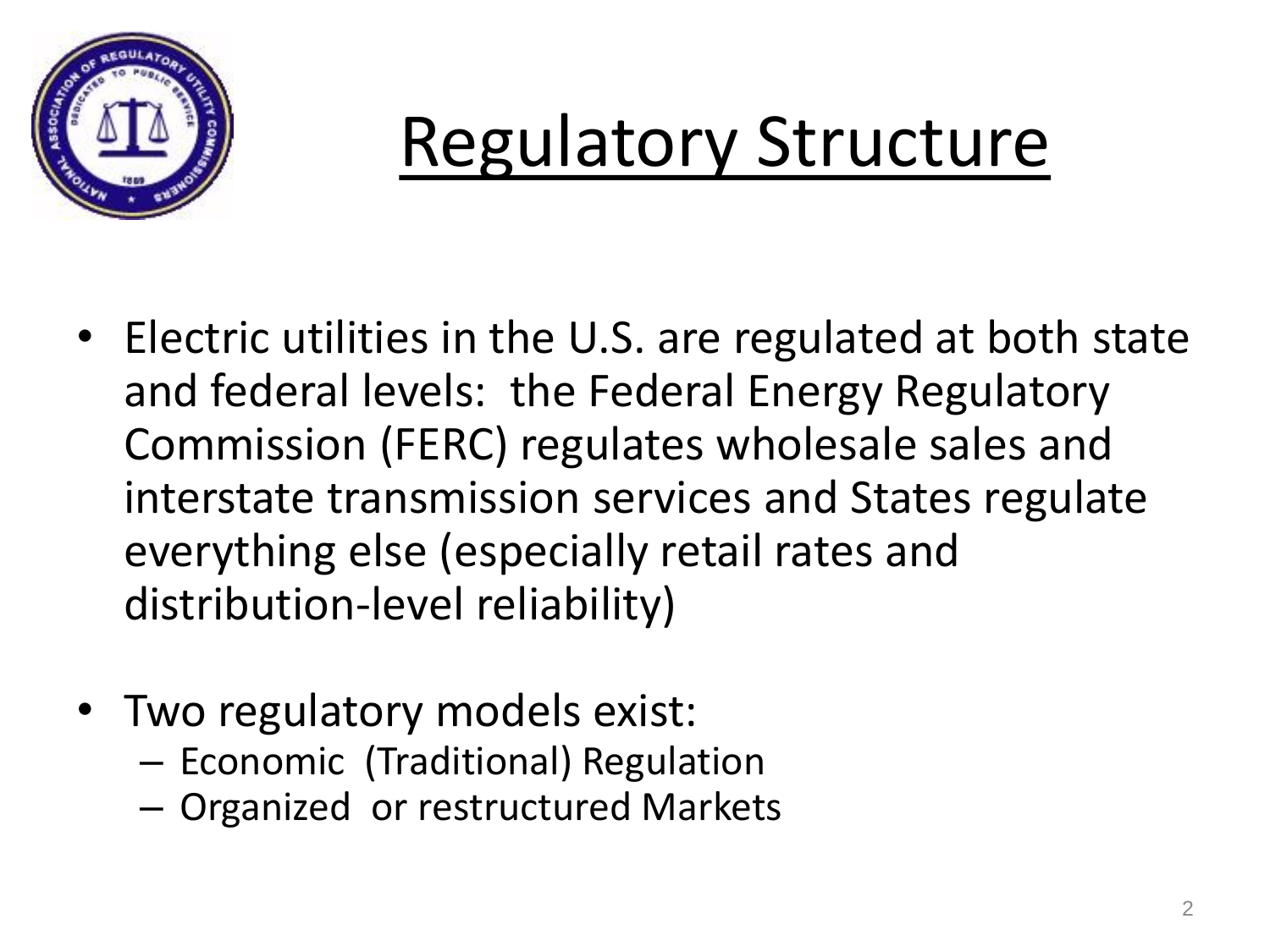

# Restructuring

- In restructured states, consumers can buy electricity from companies other than their local distribution utility
- Rates for electricity supply are determined by wholesale market conditions and are not set by state commissions
- Customers who don't choose or don't yet have options receive Provider of Last Resort (POLR) or Standard Offer Service (SOS) through their distribution companies
	- State commissions oversee POLR or SOS procurement using periodic auctions in some States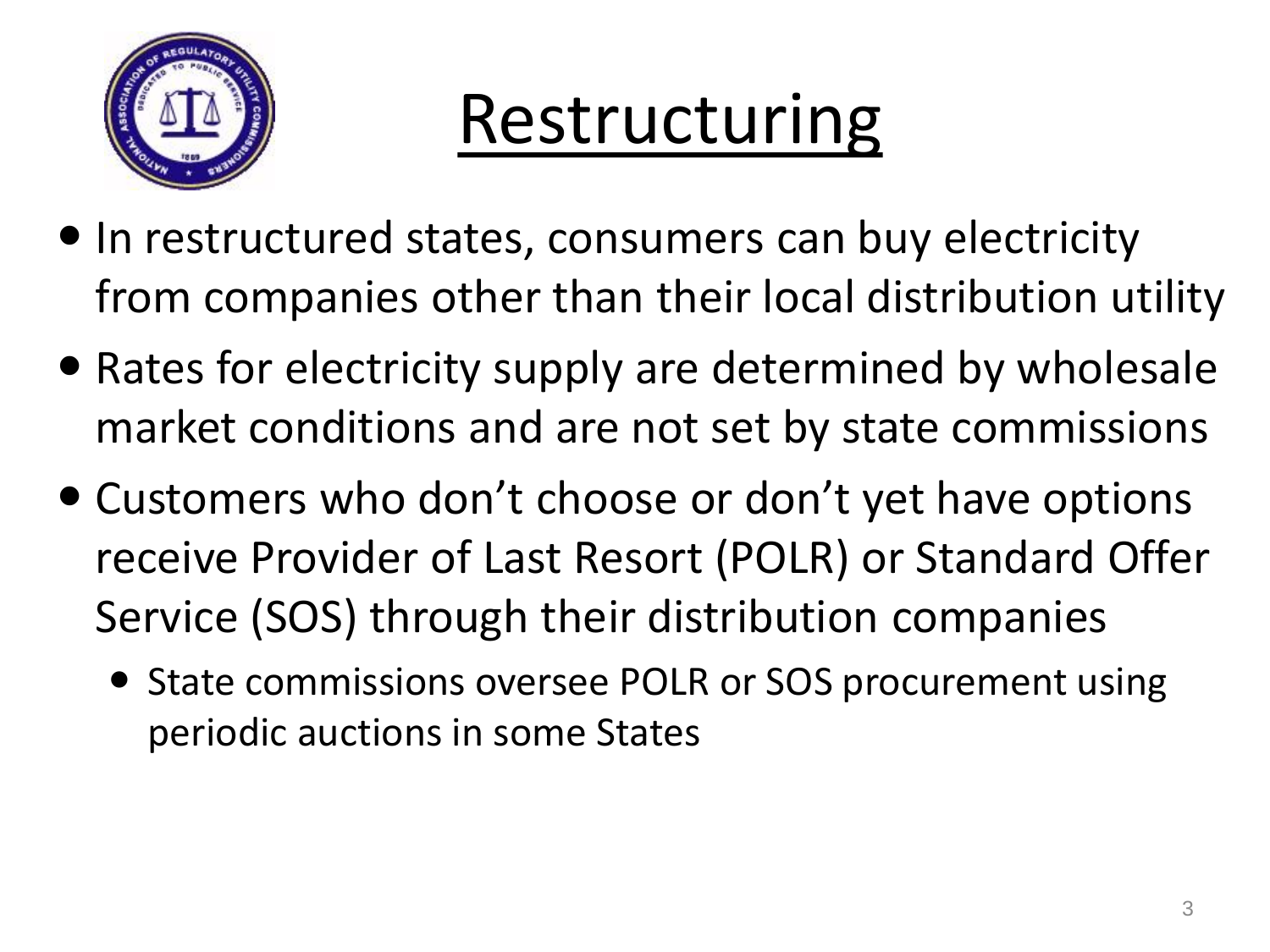

# Regional Wholesale Markets

- FERC Order 2000 recognized the creation of regional wholesale markets supported by RTOs and ISOs, providing a flexible regulatory framework for their formation and operation.
- RTOs were designed in part to prevent large-scale blackouts experienced in the West and on the East Coast in the 1990s.
- RTOs and ISOs have also organized market regions in which they operate a day-ahead and/or real-time capacity energy, and ancillary services markets.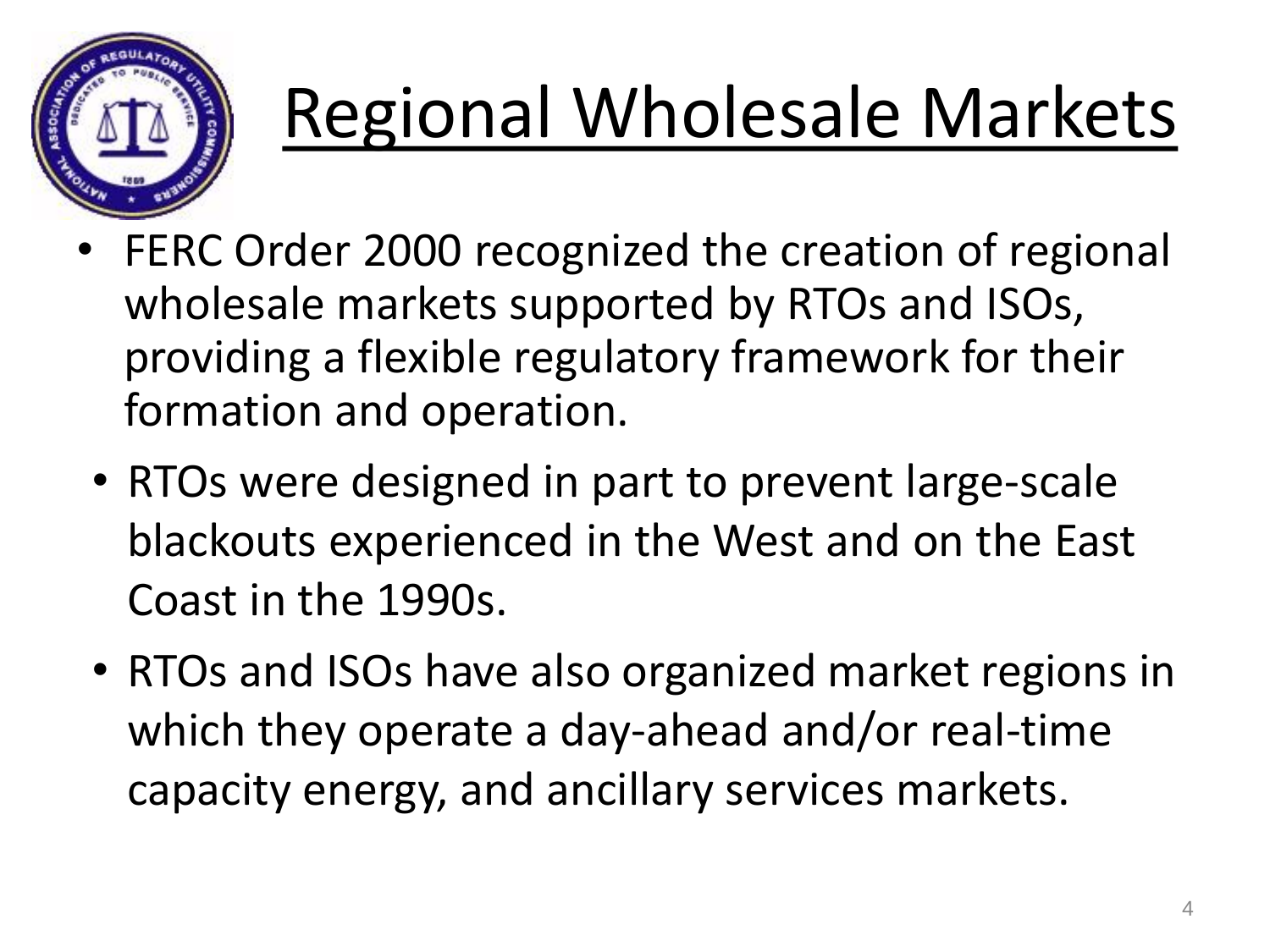

# RTOs in the United States

#### **REGIONAL TRANSMISSION ORGANIZATIONS Alberta Electric** System Operator (AESO) Ontario œ **Independent Electrity** System Operator MISO RTO W. New England **OR** ISO. NY ISO BC. **SPP RTO** CB. California PJM **NO**  $\omega$ Interconnection (ERCOT RTO) m) Source: Energy Velocity<br>Updated December 8, 2009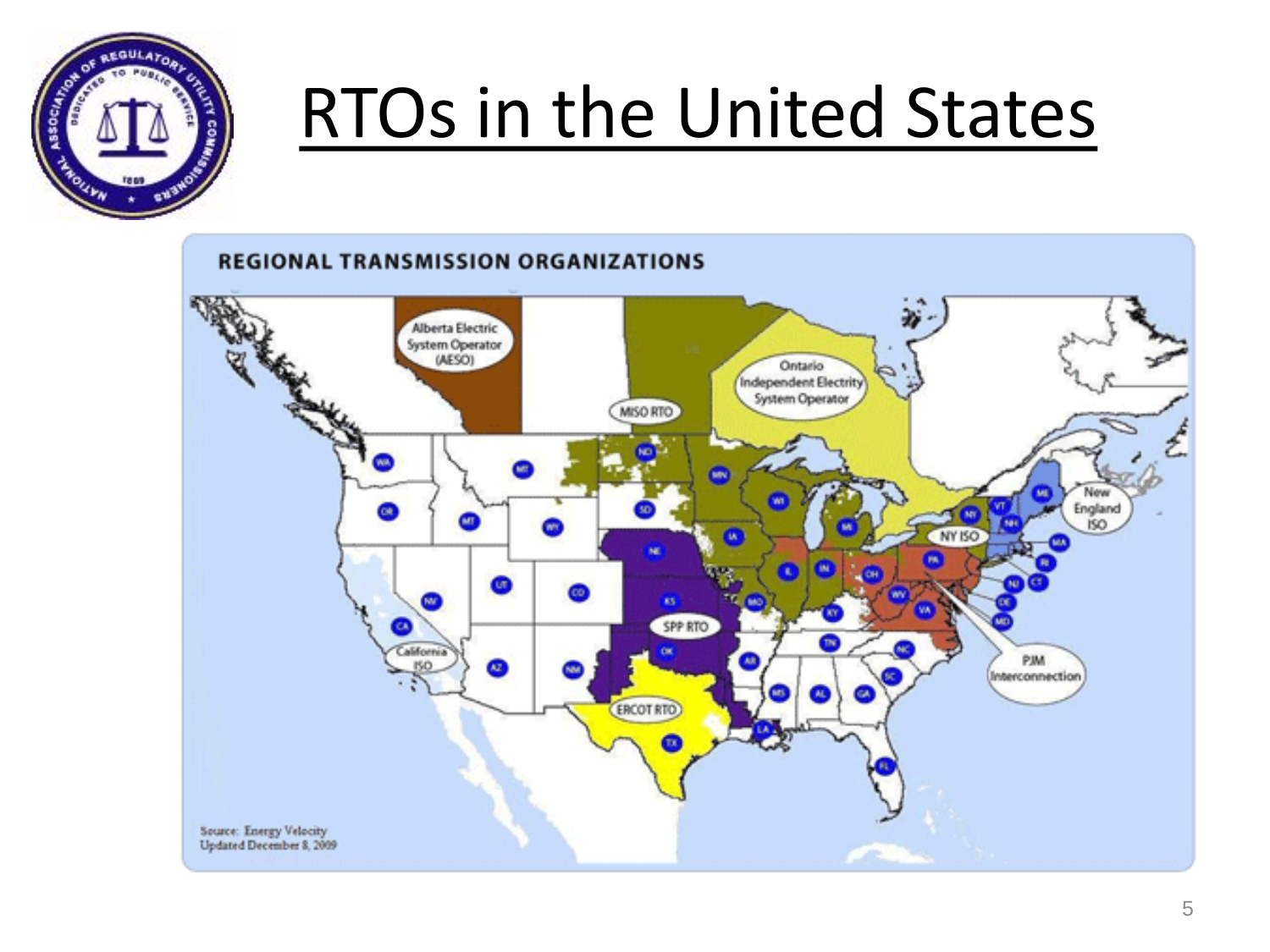

# Recent Developments

- Competing pressures on electricity prices:
	- Lower natural gas prices have helped lower supply rates since 2009
	- Costs of maintaining and upgrading infrastructure and environmental compliance costs place upward pressure on rates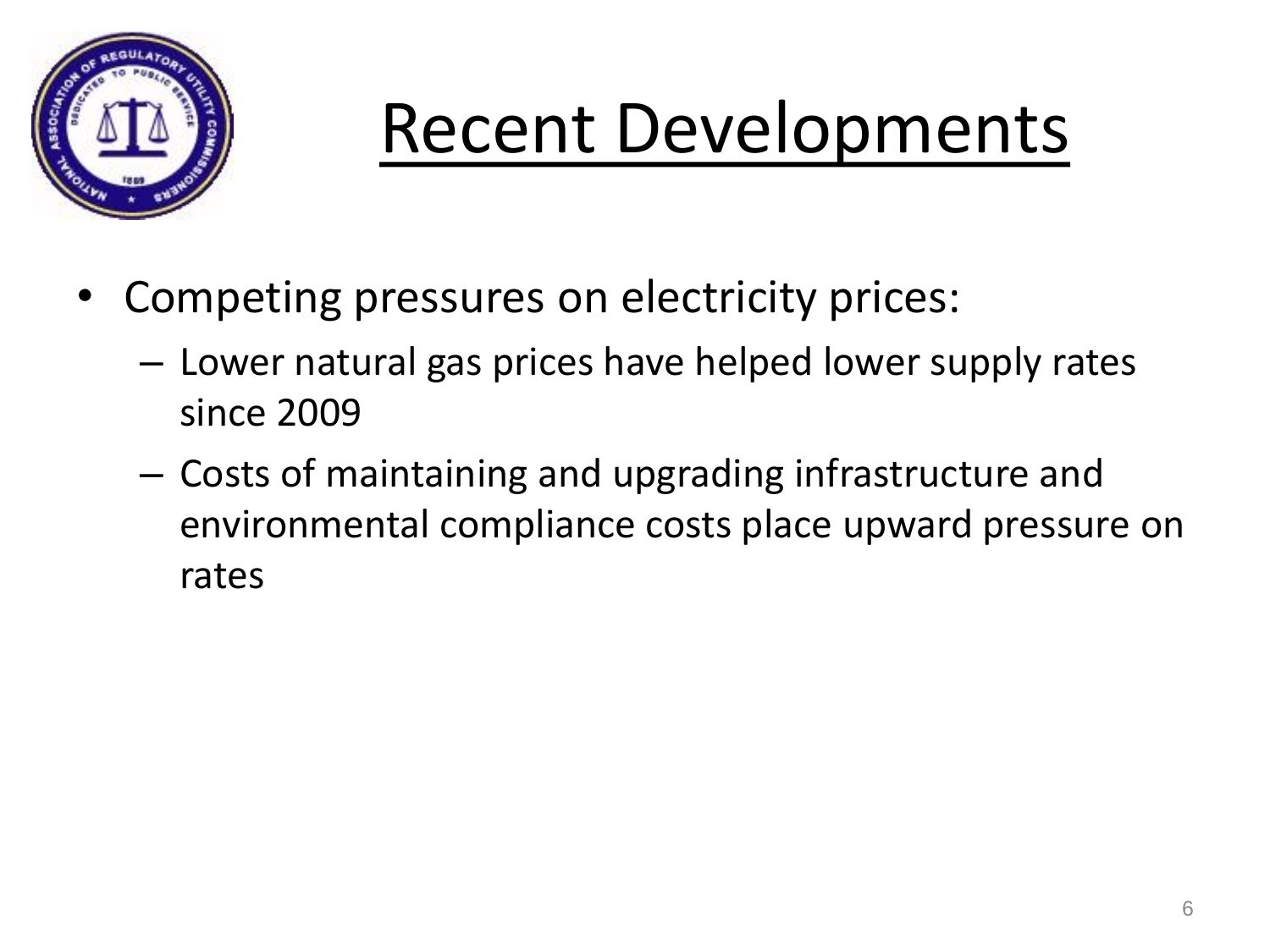

# Market Structures

- Regional markets vary by region and may include
	- Energy market
	- Forward capacity markets of varying terms
	- Combination of energy and capacity markets
	- Ancillary services markets
	- No formal organized market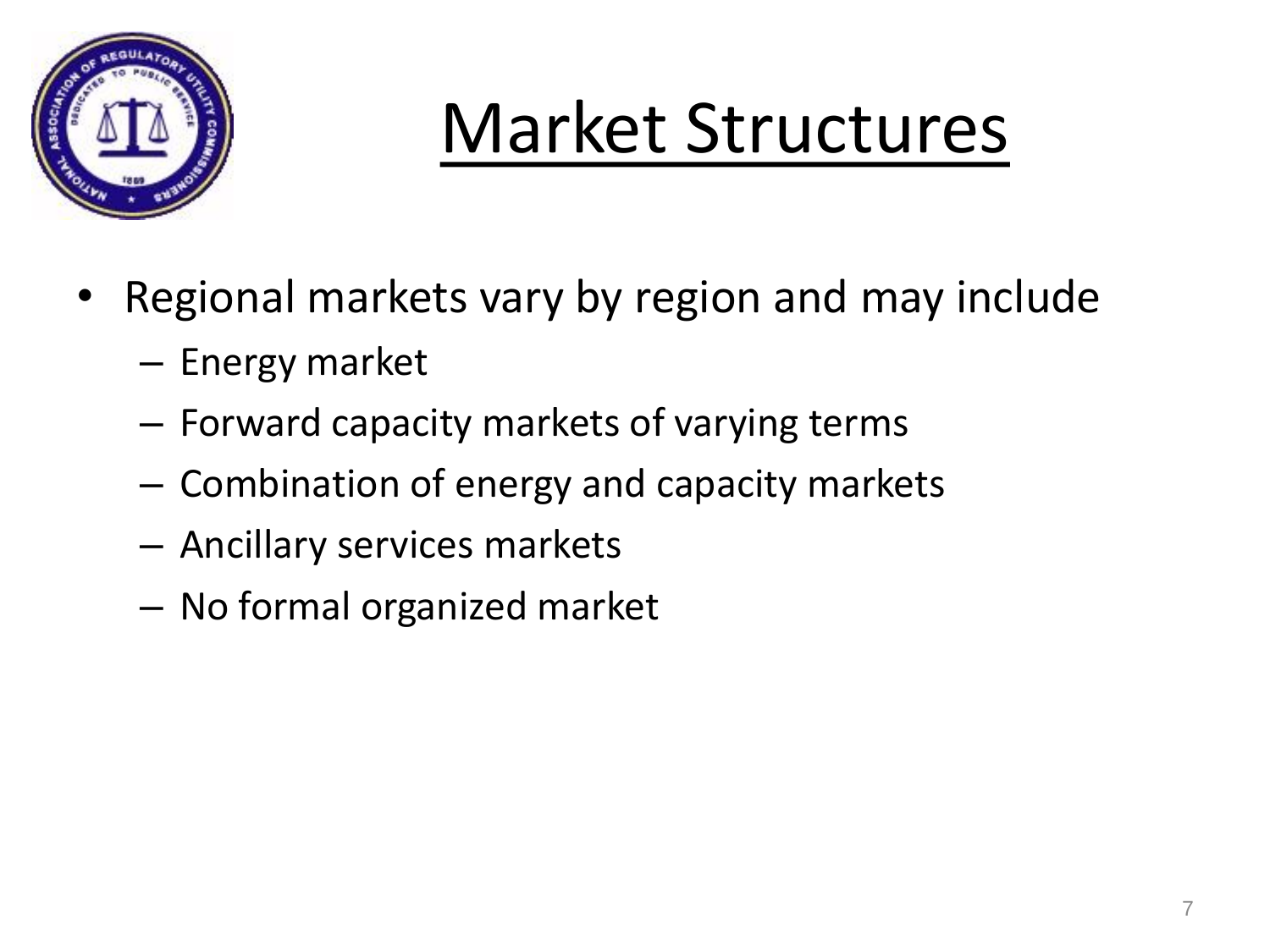

# Pending Environmental Protection Agency Actions

- EPA Regulations compliance costs and deadlines are a challenge to coal-heavy States.
- Key EPA rules affecting electricity address emissions of mercury/hazardous materials; interstate transportation of emissions; release of green-house gases for new and existing power plants; and use of cooling water for generating plants.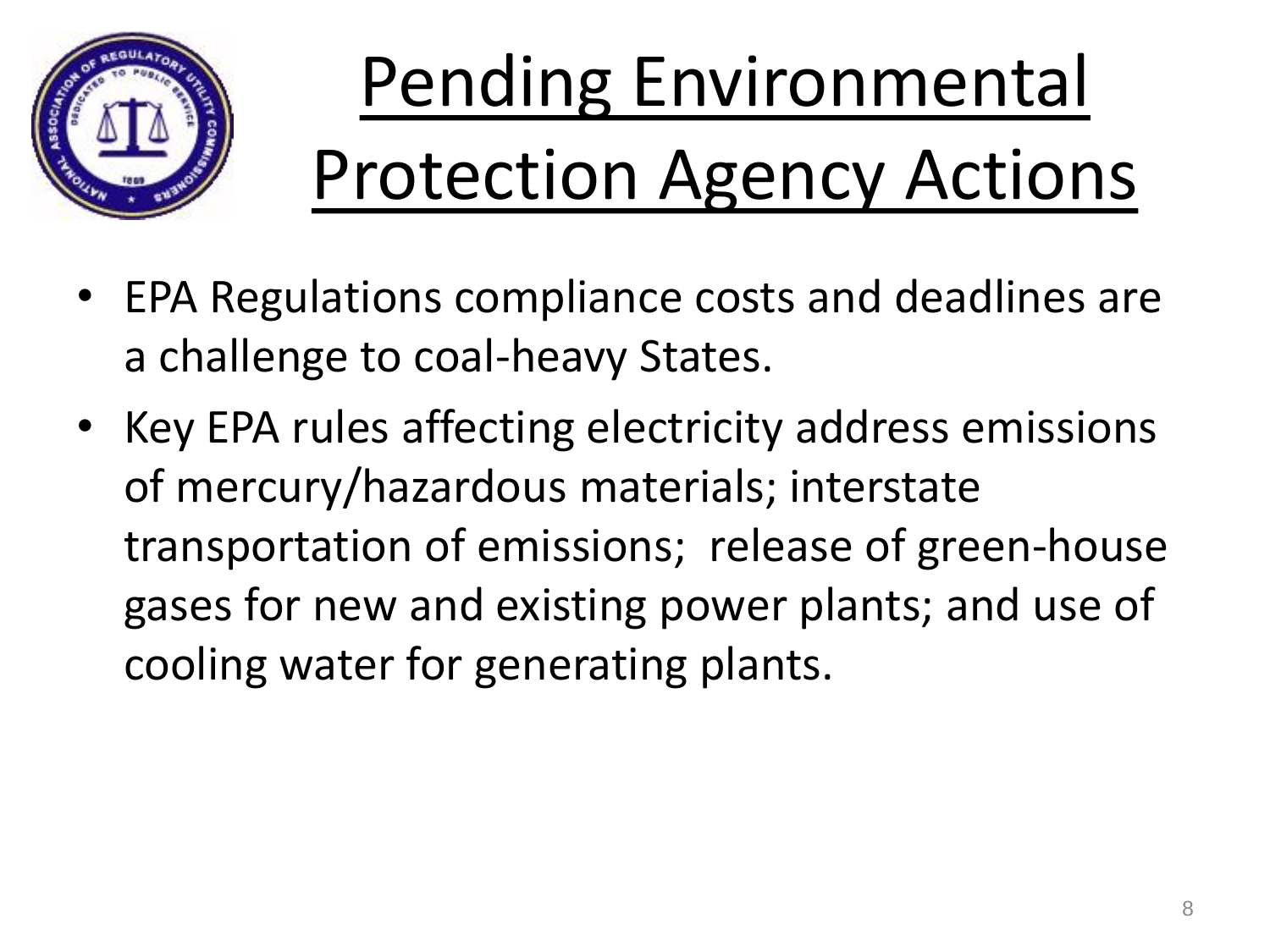

# Impact of EPA Regulations

- Retire, retrofit or replace existing coal plants?
- Concern over maintaining reserve margins
- Are market structures performing adequately in response to pressures placed on the system? Specifically, are price signals adequate to incent capacity additions?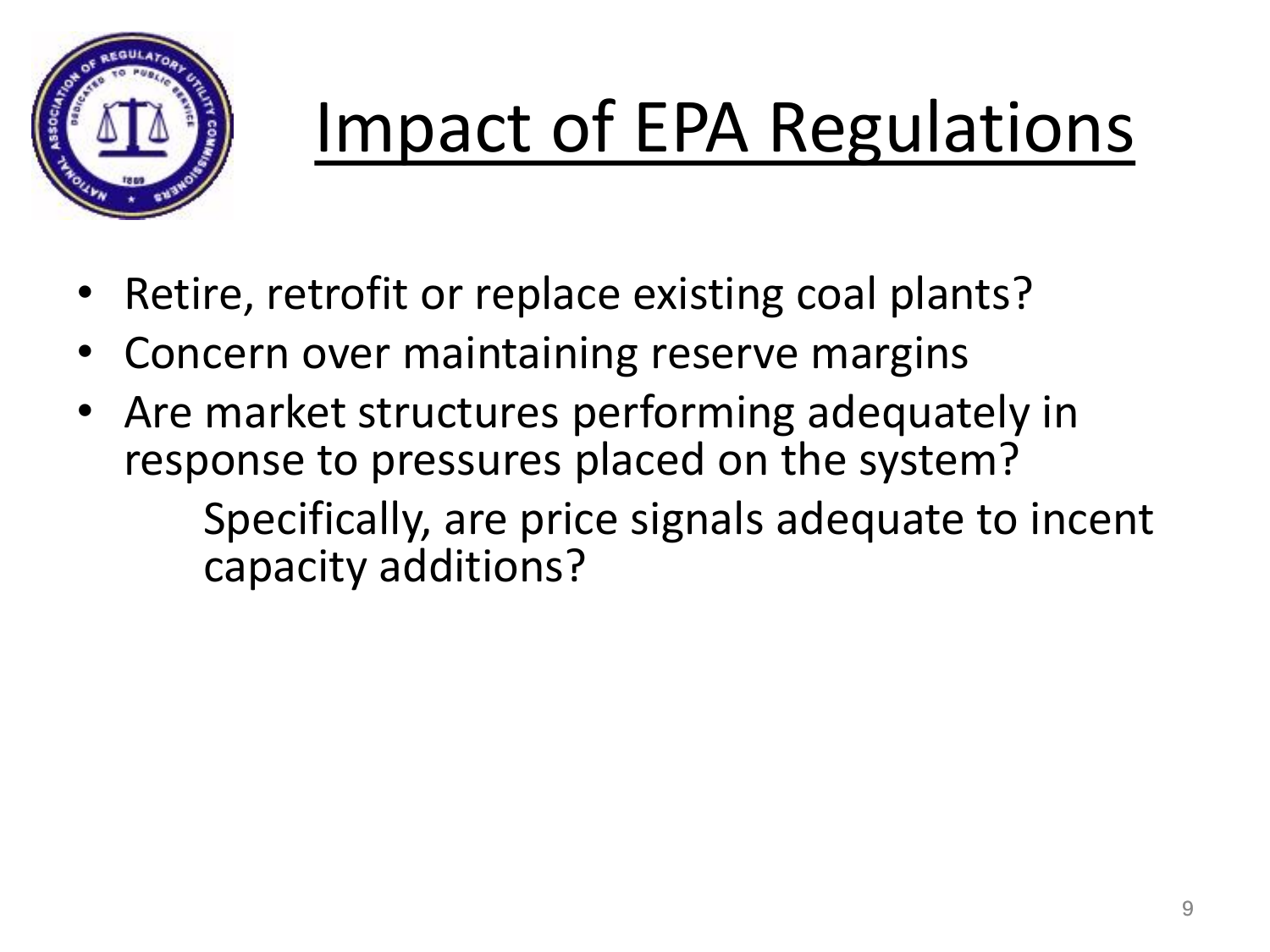

# Related Issues

- Growing regionalization of transmission and resource planning – Order 1000, interconnection-wide transmission planning projects (e.g., EIPC/EISPC), integration of renewables, demand-side resources, coal retirements and reliability, coordination of operation of gas and electricity markets to ensure reliable service
- Economic Downturn State commissions manage continuing stress on consumers and diminishing assistance resources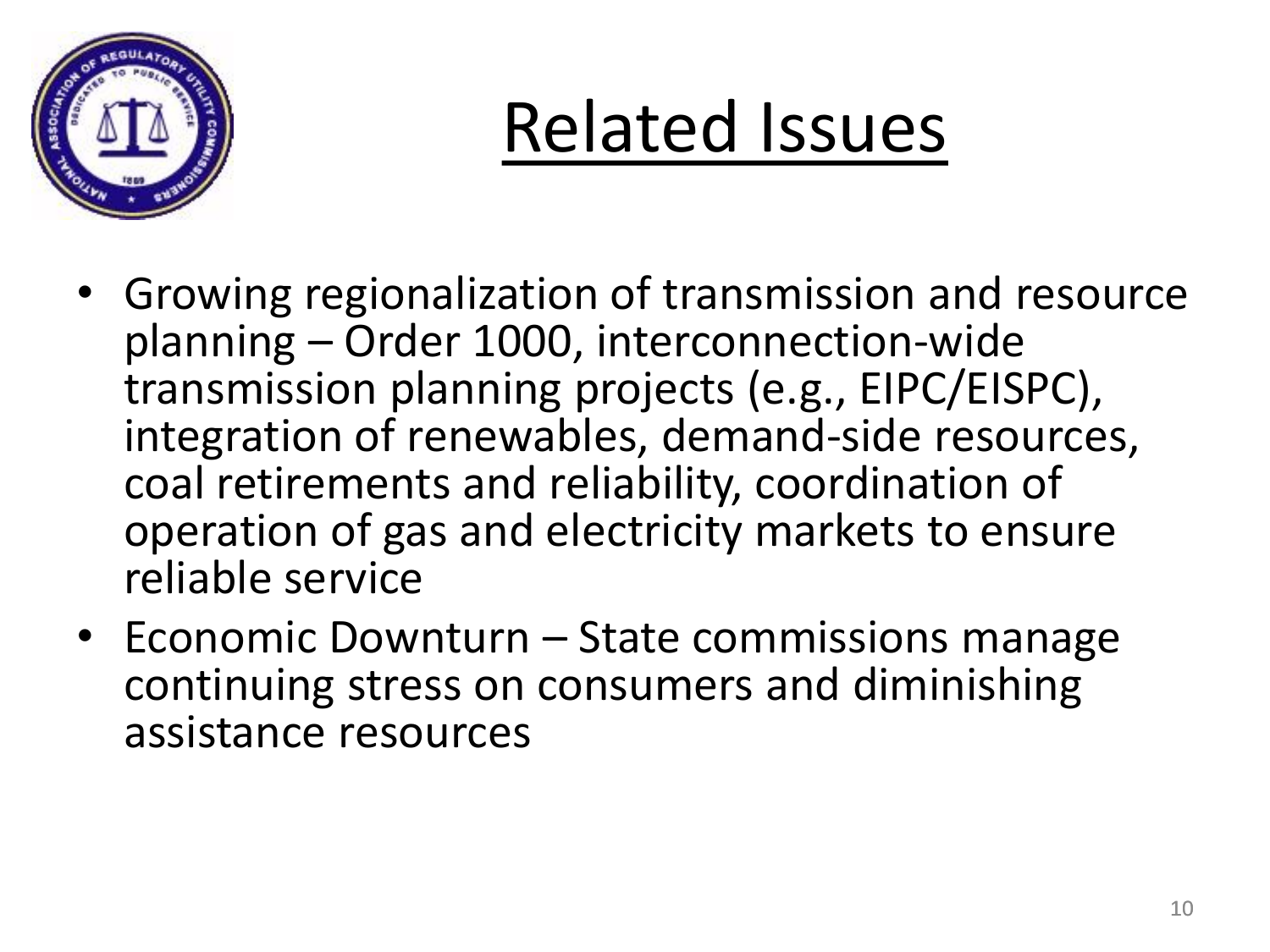

# Renewable Integration

- Renewable portfolio standards
	- Early standards now under review
	- FERC and RTO actions to maximize benefit
- Impact of natural gas
- Enhanced security of supply
- Impact of renewables on capacity markets
	- Quantity vs. quality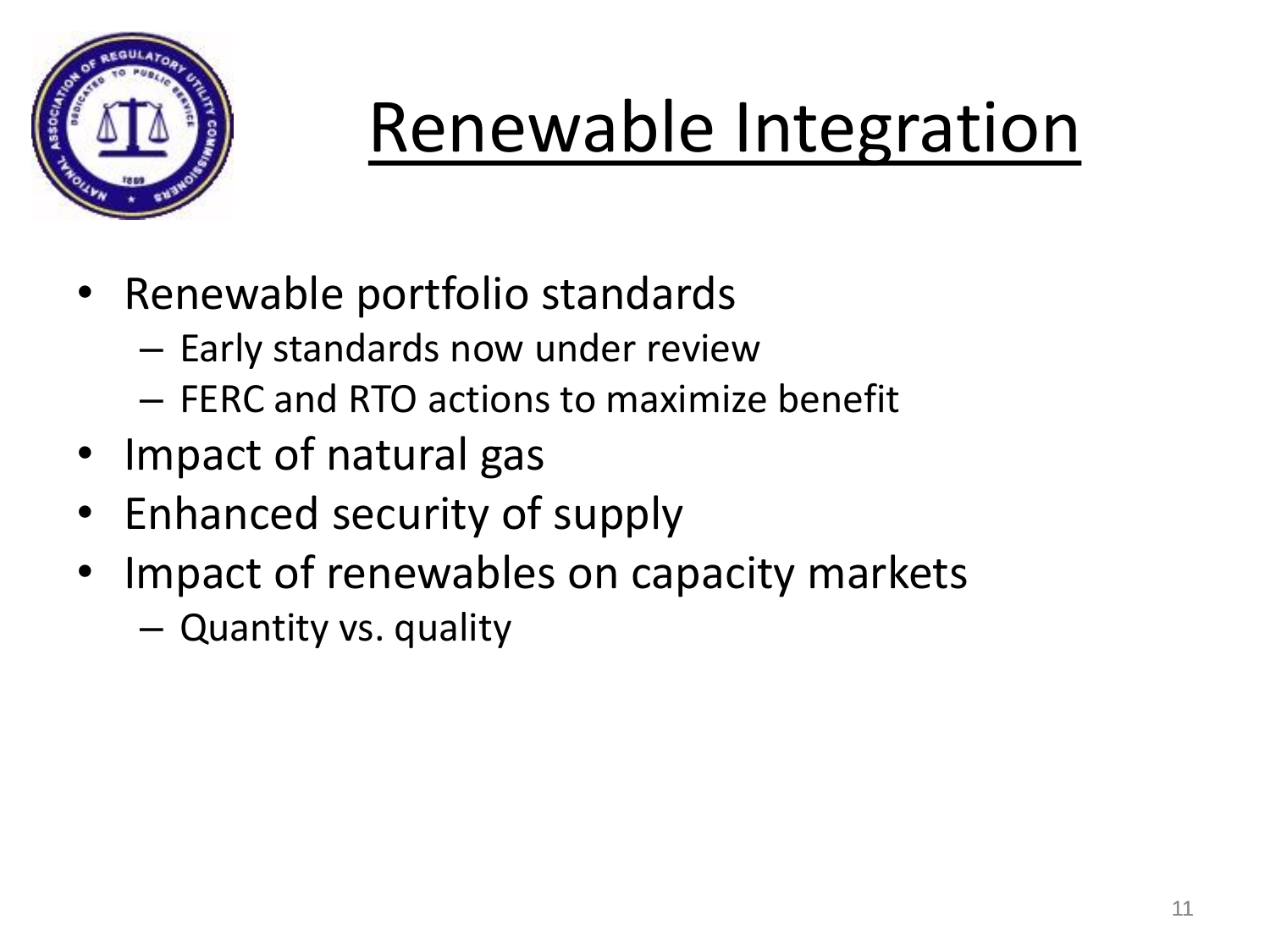

**Database of State Incentives for Renewables & Efficiency** 

#### **Renewable Portfolio Standard Policies..**